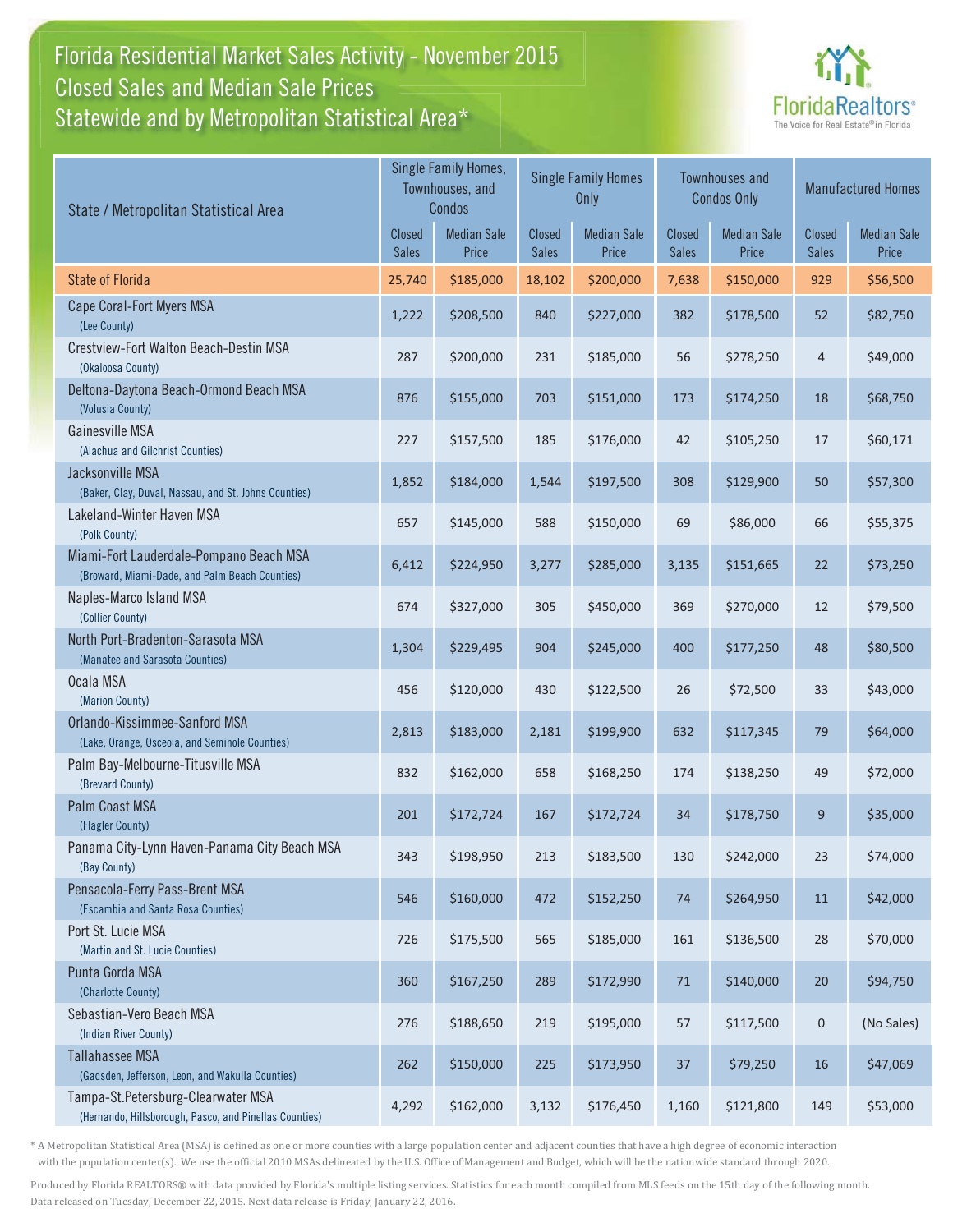## Florida Residential Market Sales Activity - November 2015 Listed by County-Closed Sales and Median Sale Prices



| County                     | Single Family Homes,<br><b>Townhouses, and Condos</b> |                             |                        | <b>Single Family Homes Only</b> |                        | <b>Townhouses and Condos</b><br><b>Only</b> | <b>Manufactured Homes</b> |                             |  |
|----------------------------|-------------------------------------------------------|-----------------------------|------------------------|---------------------------------|------------------------|---------------------------------------------|---------------------------|-----------------------------|--|
|                            | Closed<br><b>Sales</b>                                | <b>Median Sale</b><br>Price | Closed<br><b>Sales</b> | <b>Median Sale</b><br>Price     | Closed<br><b>Sales</b> | <b>Median Sale</b><br>Price                 | Closed<br><b>Sales</b>    | <b>Median Sale</b><br>Price |  |
| Alachua County             | 215                                                   | \$162,000                   | 173                    | \$180,550                       | 42                     | \$105,250                                   | 13                        | \$60,171                    |  |
| <b>Baker County</b>        | 6                                                     | \$127,130                   | 6                      | \$127,130                       | $\mathbf 0$            | (No Sales)                                  | $\mathbf{1}$              | \$47,000                    |  |
| <b>Bay County</b>          | 343                                                   | \$198,950                   | 213                    | \$183,500                       | 130                    | \$242,000                                   | 23                        | \$74,000                    |  |
| <b>Bradford County</b>     | 28                                                    | \$88,500                    | 28                     | \$88,500                        | $\boldsymbol{0}$       | (No Sales)                                  | 3                         | \$40,000                    |  |
| <b>Brevard County</b>      | 832                                                   | \$162,000                   | 658                    | \$168,250                       | 174                    | \$138,250                                   | 49                        | \$72,000                    |  |
| <b>Broward County</b>      | 2,357                                                 | \$195,000                   | 1,184                  | \$290,000                       | 1,173                  | \$126,550                                   | 10                        | \$79,250                    |  |
| <b>Calhoun County</b>      | 8                                                     | \$39,250                    | 8                      | \$39,250                        | 0                      | (No Sales)                                  | 3                         | \$54,000                    |  |
| <b>Charlotte County</b>    | 360                                                   | \$167,250                   | 289                    | \$172,990                       | $71\,$                 | \$140,000                                   | 20                        | \$94,750                    |  |
| <b>Citrus County</b>       | 231                                                   | \$124,250                   | 212                    | \$132,500                       | 19                     | \$70,000                                    | 37                        | \$38,000                    |  |
| <b>Clay County</b>         | 220                                                   | \$160,000                   | 199                    | \$170,000                       | 21                     | \$89,124                                    | 17                        | \$62,500                    |  |
| <b>Collier County</b>      | 674                                                   | \$327,000                   | 305                    | \$450,000                       | 369                    | \$270,000                                   | 12                        | \$79,500                    |  |
| <b>Columbia County</b>     | 39                                                    | \$119,000                   | 38                     | \$122,000                       | $\mathbf{1}$           | \$105,000                                   | 20                        | \$41,250                    |  |
| <b>DeSoto County</b>       | 26                                                    | \$95,000                    | 23                     | \$92,000                        | 3                      | \$131,500                                   | 5                         | \$45,000                    |  |
| <b>Dixie County</b>        | $\overline{2}$                                        | \$115,000                   | $\overline{2}$         | \$115,000                       | $\mathbf 0$            | (No Sales)                                  | 6                         | \$77,950                    |  |
| <b>Duval County</b>        | 1,026                                                 | \$146,750                   | 850                    | \$158,625                       | 176                    | \$110,000                                   | 18                        | \$56,500                    |  |
| <b>Escambia County</b>     | 326                                                   | \$138,950                   | 272                    | \$133,007                       | 54                     | \$264,950                                   | 3                         | \$42,000                    |  |
| <b>Flagler County</b>      | 201                                                   | \$172,724                   | 167                    | \$172,724                       | 34                     | \$178,750                                   | 9                         | \$35,000                    |  |
| <b>Franklin County</b>     | 25                                                    | \$165,000                   | 21                     | \$165,000                       | $\overline{4}$         | \$174,800                                   | 5                         | \$41,000                    |  |
| <b>Gadsden County</b>      | 16                                                    | \$66,800                    | 16                     | \$66,800                        | 0                      | (No Sales)                                  | 4                         | \$48,500                    |  |
| <b>Gilchrist County</b>    | 12                                                    | \$116,000                   | 12                     | \$116,000                       | $\pmb{0}$              | (No Sales)                                  | 4                         | \$54,500                    |  |
| <b>Glades County</b>       | 7                                                     | \$89,000                    | 7                      | \$89,000                        | 0                      | (No Sales)                                  | 2                         | \$54,050                    |  |
| <b>Gulf County</b>         | 26                                                    | \$152,500                   | 20                     | \$135,500                       | 6                      | \$254,800                                   | $\mathbf{1}$              | \$20,000                    |  |
| <b>Hamilton County</b>     | 3                                                     | \$49,900                    | 3                      | \$49,900                        | 0                      | (No Sales)                                  | $\mathbf{1}$              | \$69,900                    |  |
| <b>Hardee County</b>       | 8                                                     | \$132,500                   | 8                      | \$132,500                       | 0                      | (No Sales)                                  | $\mathbf{1}$              | \$50,000                    |  |
| <b>Hendry County</b>       | 11                                                    | \$122,000                   | 11                     | \$122,000                       | 0                      | (No Sales)                                  | $\overline{7}$            | \$49,500                    |  |
| <b>Hernando County</b>     | 326                                                   | \$119,900                   | 313                    | \$120,000                       | 13                     | \$115,000                                   | 38                        | \$55,000                    |  |
| <b>Highlands County</b>    | 126                                                   | \$108,000                   | 116                    | \$111,900                       | 10                     | \$76,250                                    | 13                        | \$37,000                    |  |
| <b>Hillsborough County</b> | 1,597                                                 | \$193,730                   | 1,215                  | \$210,000                       | 382                    | \$125,000                                   | 22                        | \$59,450                    |  |
| <b>Holmes County</b>       | 9                                                     | \$33,000                    | 9                      | \$33,000                        | 0                      | (No Sales)                                  | $\mathbf{1}$              | \$45,300                    |  |
| <b>Indian River County</b> | 276                                                   | \$188,650                   | 219                    | \$195,000                       | 57                     | \$117,500                                   | 0                         | (No Sales)                  |  |
| Jackson County             | 15                                                    | \$89,000                    | 15                     | \$89,000                        | 0                      | (No Sales)                                  | 5                         | \$52,000                    |  |
| Jefferson County           | 6                                                     | \$87,000                    | 6                      | \$87,000                        | $\boldsymbol{0}$       | (No Sales)                                  | 0                         | (No Sales)                  |  |
| Lafayette County           | $\mathbf{1}$                                          | \$110,000                   | $\mathbf{1}$           | \$110,000                       | 0                      | (No Sales)                                  | 0                         | (No Sales)                  |  |
| <b>Lake County</b>         | 376                                                   | \$168,000                   | 361                    | \$169,950                       | 15                     | \$99,900                                    | 44                        | \$58,500                    |  |
| Lee County                 | 1,222                                                 | \$208,500                   | 840                    | \$227,000                       | 382                    | \$178,500                                   | 52                        | \$82,750                    |  |

Produced by Florida REALTORS® with data provided by Florida's multiple listing services. Statistics for each month compiled from MLS feeds on the 15th day of the following month. Data released on Tuesday, December 22, 2015. Next data release is Friday, January 22, 2016.